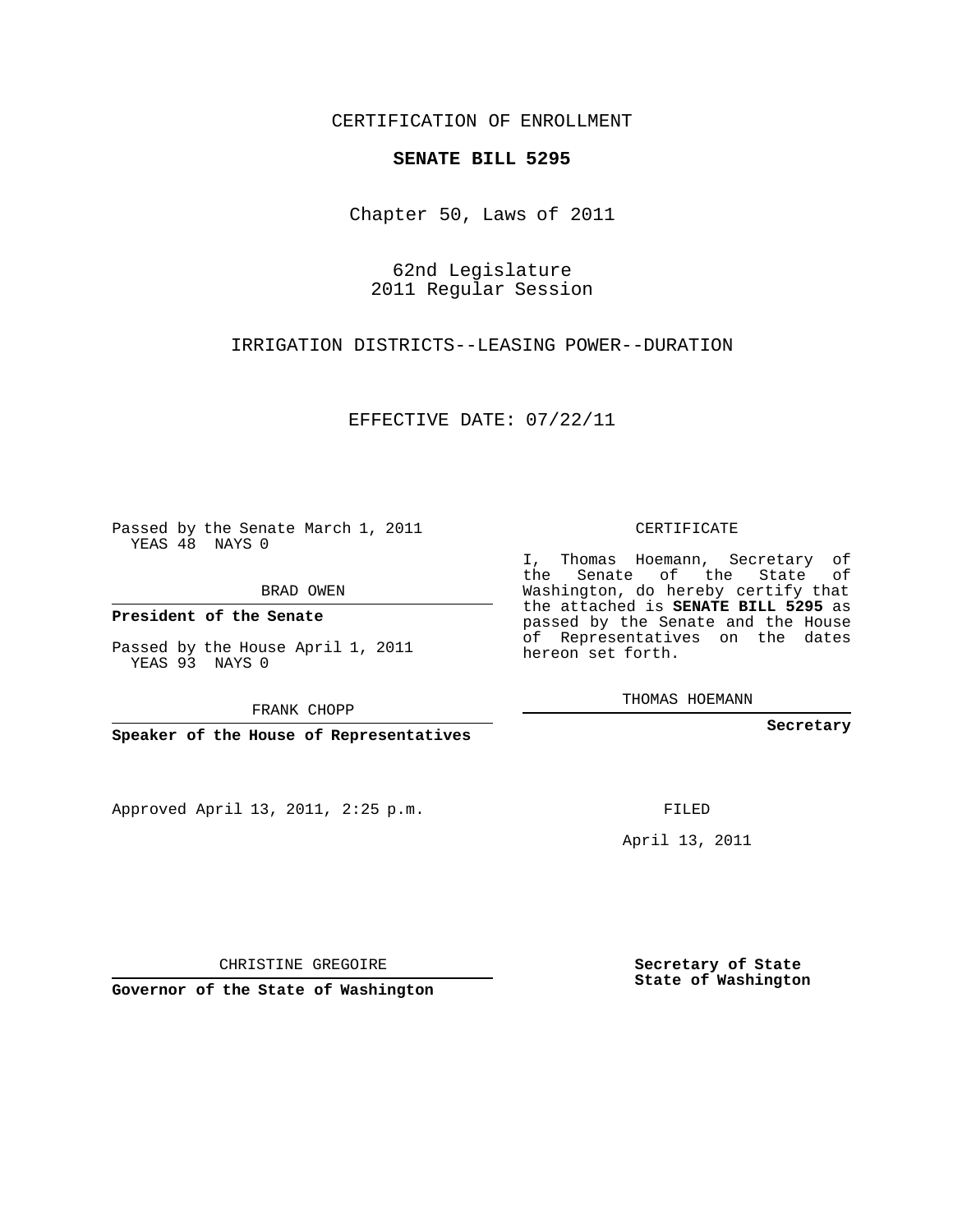## **SENATE BILL 5295** \_\_\_\_\_\_\_\_\_\_\_\_\_\_\_\_\_\_\_\_\_\_\_\_\_\_\_\_\_\_\_\_\_\_\_\_\_\_\_\_\_\_\_\_\_

\_\_\_\_\_\_\_\_\_\_\_\_\_\_\_\_\_\_\_\_\_\_\_\_\_\_\_\_\_\_\_\_\_\_\_\_\_\_\_\_\_\_\_\_\_

Passed Legislature - 2011 Regular Session

**State of Washington 62nd Legislature 2011 Regular Session**

**By** Senators Delvin, Swecker, Schoesler, Holmquist Newbry, Honeyford, and Hewitt

Read first time 01/20/11. Referred to Committee on Agriculture & Rural Economic Development.

 AN ACT Relating to leases of irrigation district property; and amending RCW 87.03.136.

BE IT ENACTED BY THE LEGISLATURE OF THE STATE OF WASHINGTON:

 **Sec. 1.** RCW 87.03.136 and 1994 c 117 s 2 are each amended to read as follows:

 An irrigation district has the power to sell or lease real property owned by the district whenever its board of directors, by resolution: Determines that the property is not necessary or needed for the use of the district; and authorizes the sale or lease. Notice of the district's intention to sell or lease the property shall be made by publication at least twenty days before the transaction is executed regarding the property in a newspaper of general circulation in the county where the property or part of the property is located or, if there is no such newspaper in the county, in a newspaper of general circulation published in an adjoining county. The publication shall be made at least once a week during three consecutive weeks. The notice shall state whether the sale or lease will be negotiated by the district or will be awarded by bid.